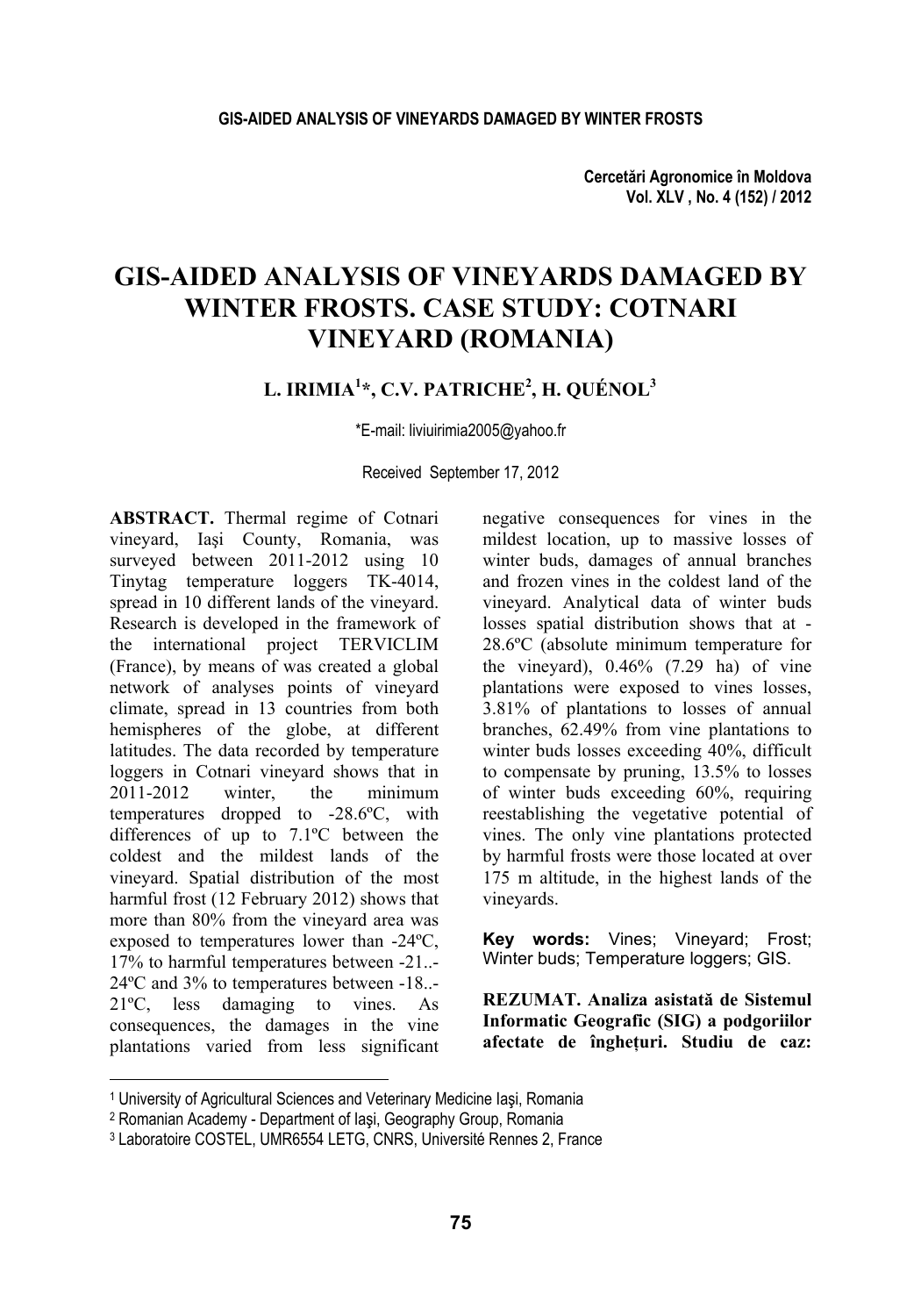**podgoria Cotnari, România.** Regimul termic al podgoriei Cotnari a fost monitorizat în perioada 2011-2012 cu ajutorul a 10 senzori termici Tinytag TK-4014, amplasați în 10 locații diferite din podgorie. Cercetarea se desfăşoară în cadrul proiectului international TERVICLIM (Univ. Rennes 2, Franţa), prin care s-a creat o reţea de monitorizare a climatului arealelor viticole cu puncte de observaţie în 20 de podgorii din 13 ţări, situate la diferite latitudini, în ambele emisfere ale globului. Datele înregistrate de senzorii termici Tinytag în podgoria Cotnari arată că, în iarna 2011-2012, temperaturile minime negative au coborât până la -28.6ºC (12 februarie 2012), cu diferente de până la 7.1<sup>o</sup>C între cel mai rece și cel mai puțin rece plai al podgoriei. Din analiza distribuției spatiale a gerului din data de 12 februarie 2012 rezultă că mai mult de 80% din plantaţiile viticole ale podgoriei au fost expuse la temperaturi mai mici de -24ºC (dăunătoare pentru lemnul multianual), 17% la temperaturi de -21…-24ºC (dăunătoare pentru ochii de iarnă şi lemnul anual) şi 3% la temperaturi de  $-18...21$ °C (mai putin dăunătoare pentru vita de vie). Ca urmare, daunele produse plantatiilor viticole au variat de la nesemnificative pe plaiurile cu climat blând, până la pierderi masive de ochi de iarnă, distrugerea prin îngheţ a coardelor anuale şi chiar distrugerea prin înghet a butucilor de vită de vie. Datele analitice privind distributia spatială a daunelor provocate viței de vie arată că, la temperatura de -28.6ºC (minima absolută din iarna 2011-2012), 0.46% (7.29 ha) din suprafaţa podgoriei a fost expusă distrugerii butucilor de viță de vie, 3.81% distrugerii coardelor anuale, 62.49% pierderilor de muguri mai mari de 40%, dificil de compensat prin tăieri, 13.5% pierderilor de muguri care depăşesc 60% şi care impun refacerea butucilor de viţă de vie. Singurele plantatii ferite de îngheturile nocive din iarna 2011-2012 au fost cele situate la mai mult de 175 m altitudine.

northernmost of the vineyards analyzed in this study. So here are producing every 3-4 years severe frosts affecting vines that require practicing different measures to protect vines during the winter, as are: covering basal branches with soil; training cordons at different levels; high trunk training systems. Placing sensors Cotnari vineyard permitted us to analyze the frost produced in 2011- 2012 winter, when the minimum temperatures dropped down up to –

*et al.,* 2011; Irimia *et al.,* 2012).

With its 47º northern latitude location, Cotnari vineyard is the

### **INTRODUCTION**

Begging with the year 2011 Cotnari vineyard is part of a network of 20 monitoring points of vineyard climate, spread over the world, from Europe (France, Germany, Portugal, Spain) to South America (Chile, Argentina, Bolivia), Africa (South Africa), Australia, New Zealand and even Indian Ocean (Reunion Islands). The research, developed within the international project TERVICLIM (Univ. Rennes 2, France), aim to analyze at micro-scale the vineyard climate changes determined by global warming, by using thermal sensors (Tinytag TK-4014 temperature loggers) placed in vineyards at different latitudes in both hemispheres of the globe (Quénol *et al.,* 2009, 2012; Quenol, 2011; Bonnefoy *et al.,* 2010; Barbeau *et al.,* 2011; Patriche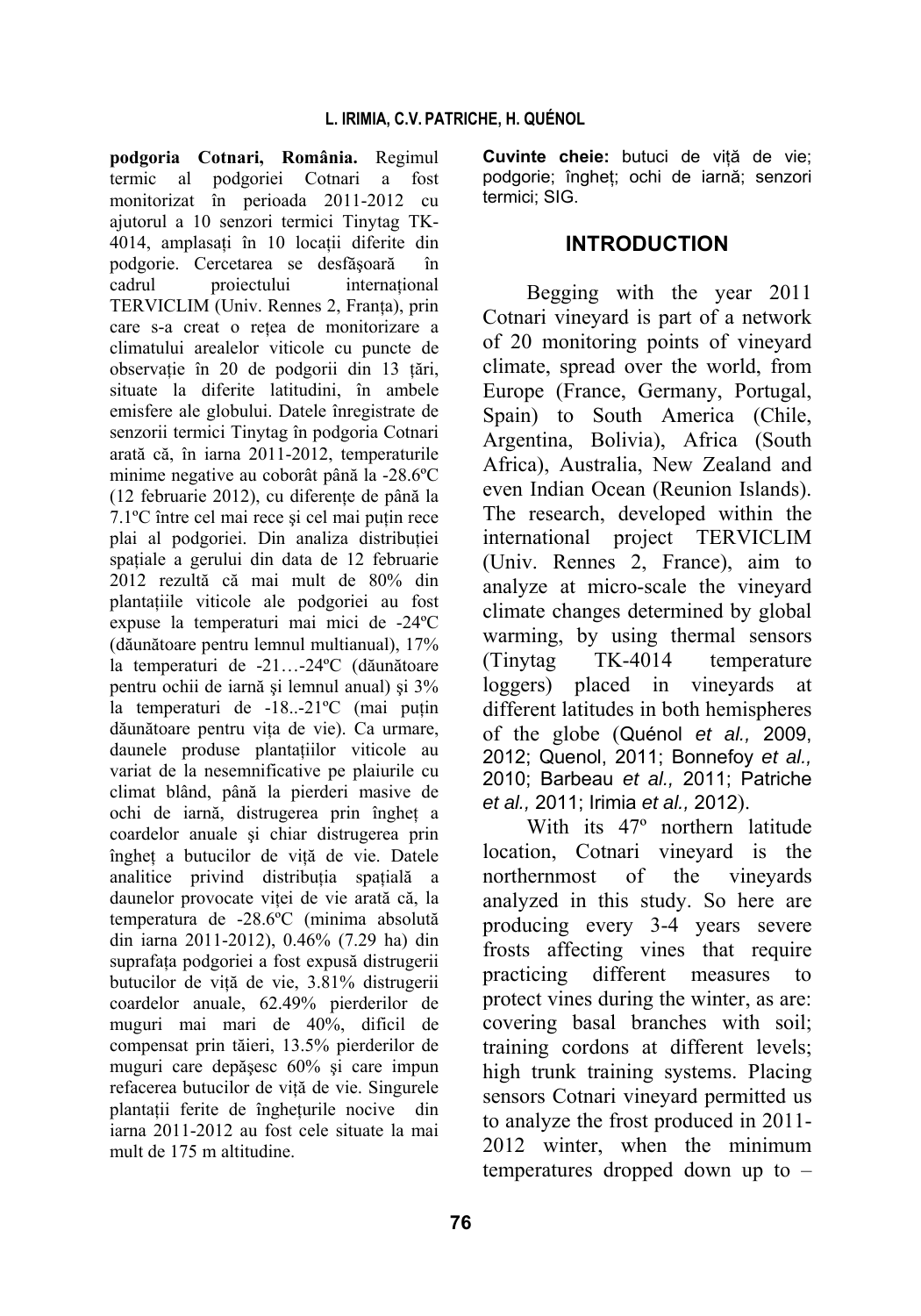#### **GIS-AIDED ANALYSIS OF VINEYARDS DAMAGED BY WINTER FROSTS**

28.6ºC, close to the record for the vineyard (–29.0ºC). GIS analysis of the results, made in the context of a longer-lasting research taking place in the vineyards of Moldova region (Patriche *et al.,* 2009; Irimia and Patriche, 2009, 2010; Irimia *et al.,* 2011, 2012), furtherance the results and allowed us to establish the spatial distribution of frosts and of damages produced to vines.

## **MATERIALS AND METHODS**

Cotnari vineyard is located in the eastern part of Romania, in the Moldavian Plateau, at 47º20'52" N, 26º56'37" E. The vineyard relief is hilly, with an important altitude and slope exposure variation in an area of 1569 ha vine plantations. The vine plantations are located especially on slopes with S, SE and SV aspects, the N exposure being unfavorable for vine culture. The negative temperatures, damaging for vines (-20…-22ºC), occur in the vineyard with a 3-4 years frequency, determining loss of winter buds by 20-40%, that are compensated by secondary buds growing, that assure normal yields. Rarely, the negative

temperatures drop down to -29ºC, the record for this vineyard, determining important losses of winter buds, annual branches and even vines in some exposed areas. For protecting vines during the winter, in the vineyard is practiced the protected cultivation system of vines, characterized by covering with soil in the autumn the base of the trunk and few annual branches. The vineyard assortment is constituted by four autochthonous vine varieties, well adapted to local climate conditions, respectively Fetească albă, Frâncuşă, Grasă de Cotnari and Tămâioasa românească, characterized by a middle resistance to frost (-20…-22ºC) and a short vegetation period, that assure a early maturation of grapes.

For the study of climate thermal variations, in ten of the most representative lands of Cotnari vineyard were placed ten Tinytag TK-4014 temperature loggers *(Fig. 1)*. The locations are spread over the entire surface of Cotnari vineyard, from 125 m altitude in Juleşti 1, the lowermost land of vineyard, up to 300 m in Naslău, one of the highest lands of the vineyard *(Fig. 2).* The delineation of Cotnari vineyard was based on satellite images integrated in Google Earth.



**Figure 1 - Tinytag TK- 4014 temperature loggers in Cotnari vineyard**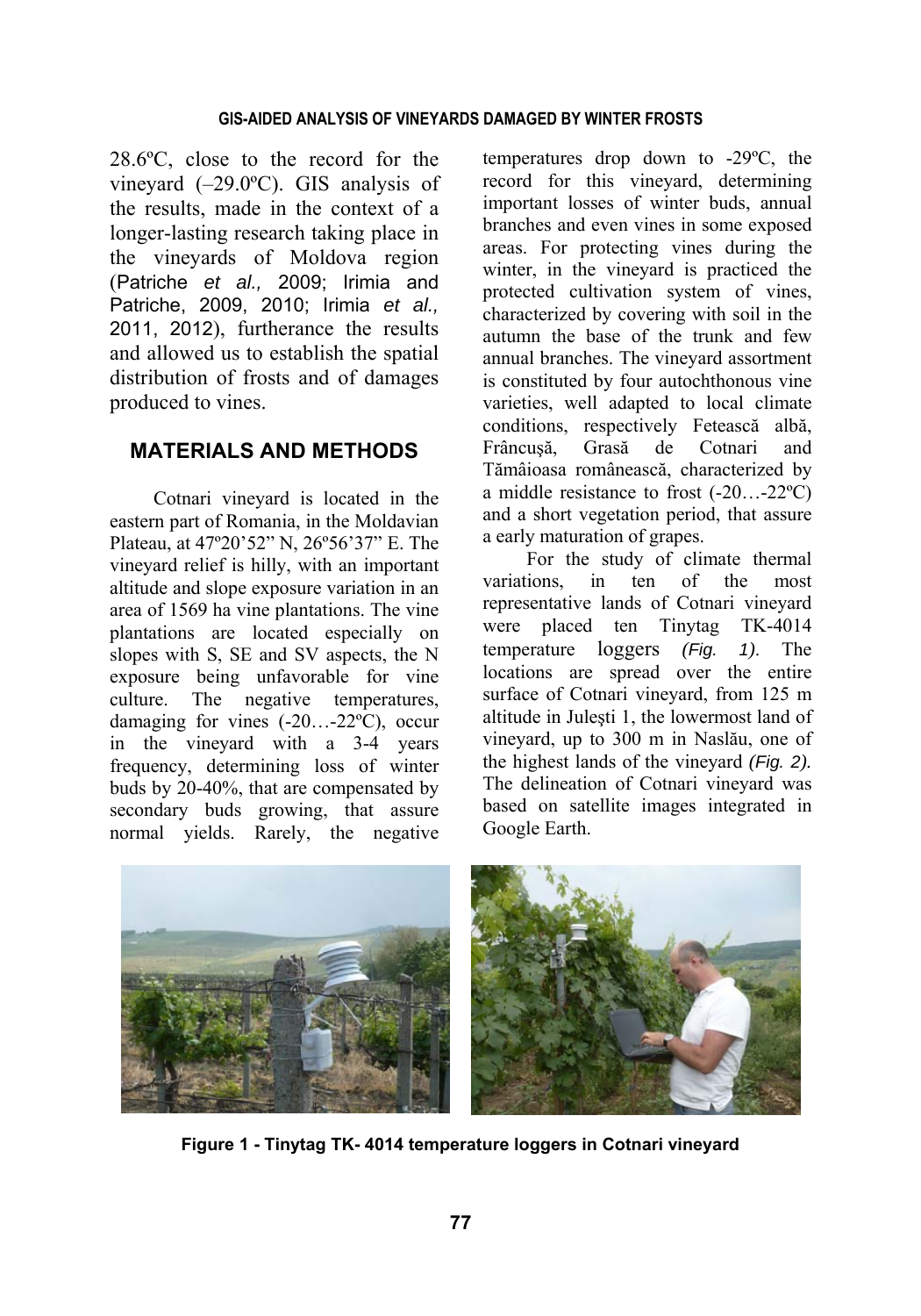

**Figure 2 - TK-4014 Tinytag temperature loggers placement in Cotnari vineyard** 

To establish the winter buds, annual branches and vines losses produced by the frosts during the 2011-2012 winter, two field investigations were conducted: the first, aiming to establish the loss of buds and the viability of annual branches tissues of vines, held at the end of the winter (20-26.02, 2012) after passing frosts; the second one, aiming to establish the percentage of frozen vines, held in the spring (12-17.05.2012). The analyses were made for each of the four varieties, in the plots near the thermal sensors.

The losses of buds were established by cutting buds and examining the internal tissues; the annual branches viability was analyzed by examining the xylem and phloem tissues. The determinations were effectuated on 32 samples from the eight locations were the sensors were placed. For every location were obtained 4 samples, corresponding to the four varieties, each of them being made by 15 buds branches from 1% of the plot vines.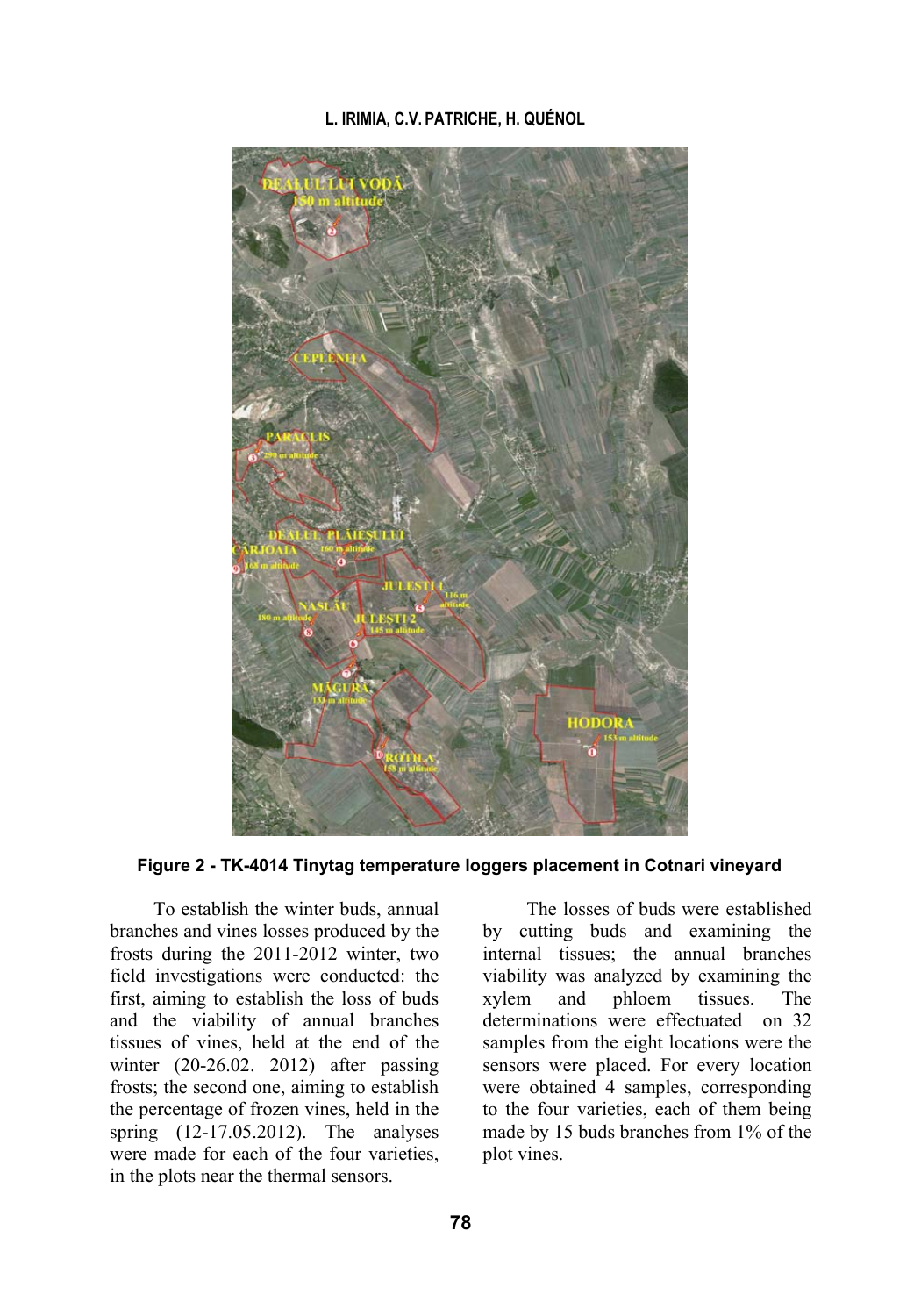#### **RESULTS AND DISCUSSION**

#### **The analyzes of frosts spatial distribution**

The damaging frosts occurred between 8 and 12 February 2012, when the minimum temperatures were below the freezing resistance of the vines for 5 consecutive days (*Table 1*). The absolute minimum temperature was -28.6ºC (12 February 2012) in Juleşti 1 land, the lowest location in the vineyard. In the same day, at Paraclis land, located at less than 1 km distance, the minimum temperature was by -21.5ºC, less harmful for vines. There is a significant difference by 7.1ºC between the two lands, that shows that climatic conditions in the vineyard are

variable, as well as the suitability for grapevine culture.

The spatial distribution of 12 February frost show that more than 80% from the vineyard area was exposed to temperatures lower than - 24ºC, over the limit of vine multiannual branches resistance to frost (*Table 2*). Quite 17% from the vine plantations were exposed to temperatures between -21..-24º, that affected severely the winter buds viability. The frost spatial distribution map shows that were exposed to damaging frosts all the vines located under 185-175m altitude (*Fig. 3*). The only protected vineyard areas were those located at higher altitude, in Paraclis land, totalizing 43.74 ha, less than 3% from the entire vineyard area.

**Table 1 - The main characteristics of the frosts period during February 2012, in Cotnari vineyard** 

| Month/                                               | Land (location of Tinytag data loggers) |                              |                 |         |                |                |                |               |  |  |  |
|------------------------------------------------------|-----------------------------------------|------------------------------|-----------------|---------|----------------|----------------|----------------|---------------|--|--|--|
| Day/<br>Year                                         | Hodora                                  | <b>Dealul</b><br>lui<br>Vodă | <b>Paraclis</b> | Plăieșu | <b>Julesti</b> | <b>Julesti</b> | <b>M</b> ăqura | <b>Naslău</b> |  |  |  |
| 2/8/2012                                             | $-24.2$                                 | $-24.6$                      | $-19.9$         | $-22.8$ | $-26.7$        | $-23.3$        | $-26.9$        | $-20.5$       |  |  |  |
| 2/9/2012                                             | $-21.7$                                 | $-22.2$                      | $-18.2$         | $-22.1$ | 24.5           | $-21.2$        | $-27.4$        | $-20.0$       |  |  |  |
| 2/10/2012                                            | $-19.5$                                 | $-19.6$                      | $-17.2$         | $-20.1$ | $-22.6$        | $-18.5$        | $-23.9$        | $-16.9$       |  |  |  |
| 2/11/2012                                            | $-23.0$                                 | $-24.1$                      | $-20.0$         | $-22.6$ | $-26.8$        | $-24.8$        | $-27.6$        | $-20.9$       |  |  |  |
| 2/12/2012                                            | $-24.3$                                 | $-26.3$                      | $-21.5$         | $-24.7$ | $-28.6$        | $-25.1$        | $-28.0$        | $-22.7$       |  |  |  |
| <b>Minimum</b><br>temperature<br>in February<br>(°C) | $-24.3$                                 | $-26.3$                      | $-21.5$         | $-24.7$ | $-28.6$        | $-25.1$        | $-28.0$        | $-23.4$       |  |  |  |

**Table 2 - 12 February 2012 frost spatial distribution in Cotnari vineyard** 

| Temperatures classes (°C) | Surface (ha) | $\%$  |
|---------------------------|--------------|-------|
| $< -24$                   | 1256.31      | 80.03 |
| $-24 - 21$                | 269.73       | 17.18 |
| $-21-18$                  | 43.74        | 2.78  |
| $> -18$                   | 0.00         | 0.00  |
| Total                     | 1569.78      | 100   |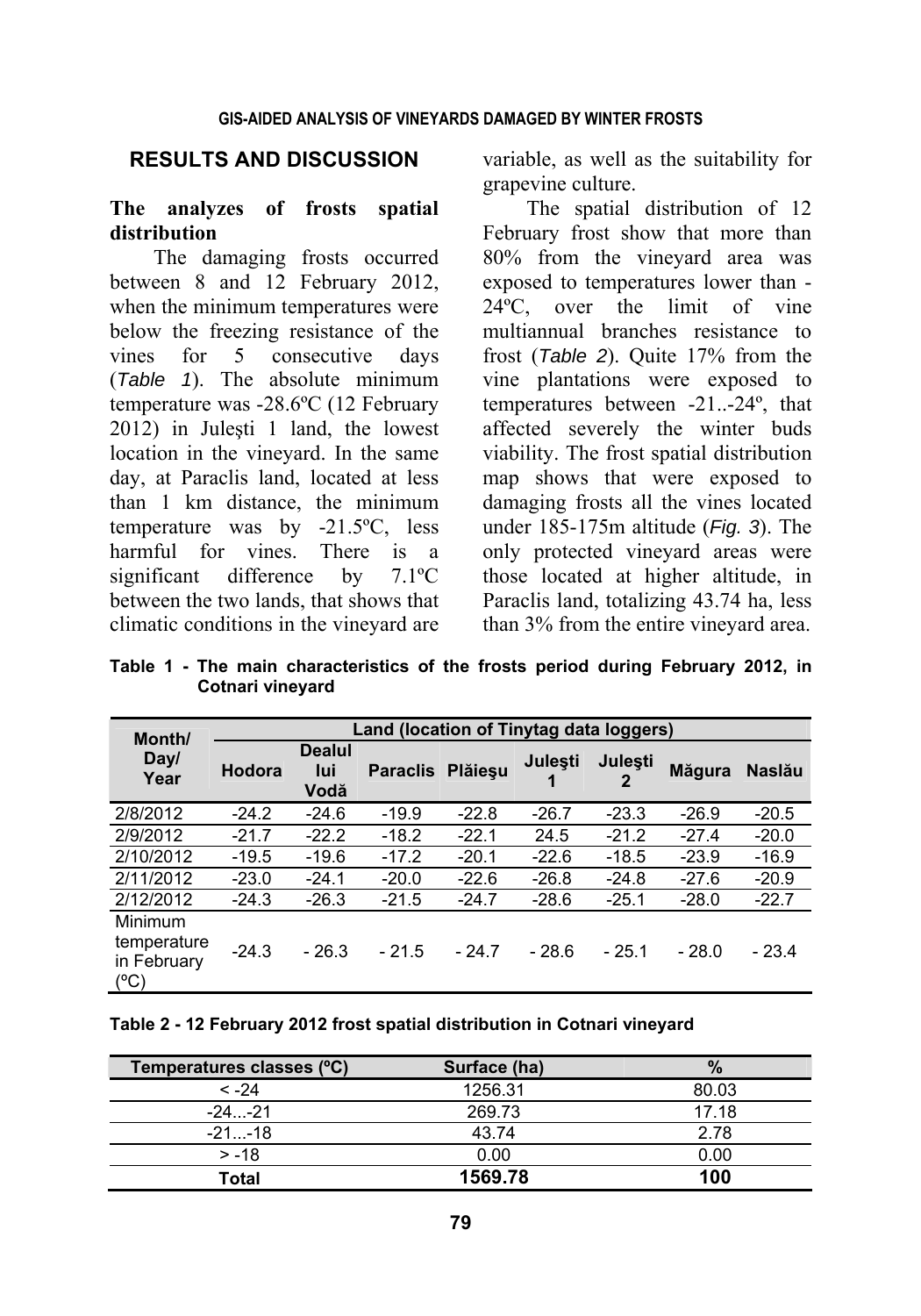

**Figure 3 - The 12 February 2012 frost spatial distribution in Cotnari vineyard**

# **The analyze of winter buds losses regarding the grapevine varieties**

The results shows that the negative temperatures registered in Cotnari vineyard in 2011-2012 winter had a different negative impact on the vines, in relation to the agro

biological characteristics of the four varieties and their location in the vineyard area. The absolute average of buds looses were 47.33%, but with significant differences both between varieties and different sites analyzed (*Table 3*).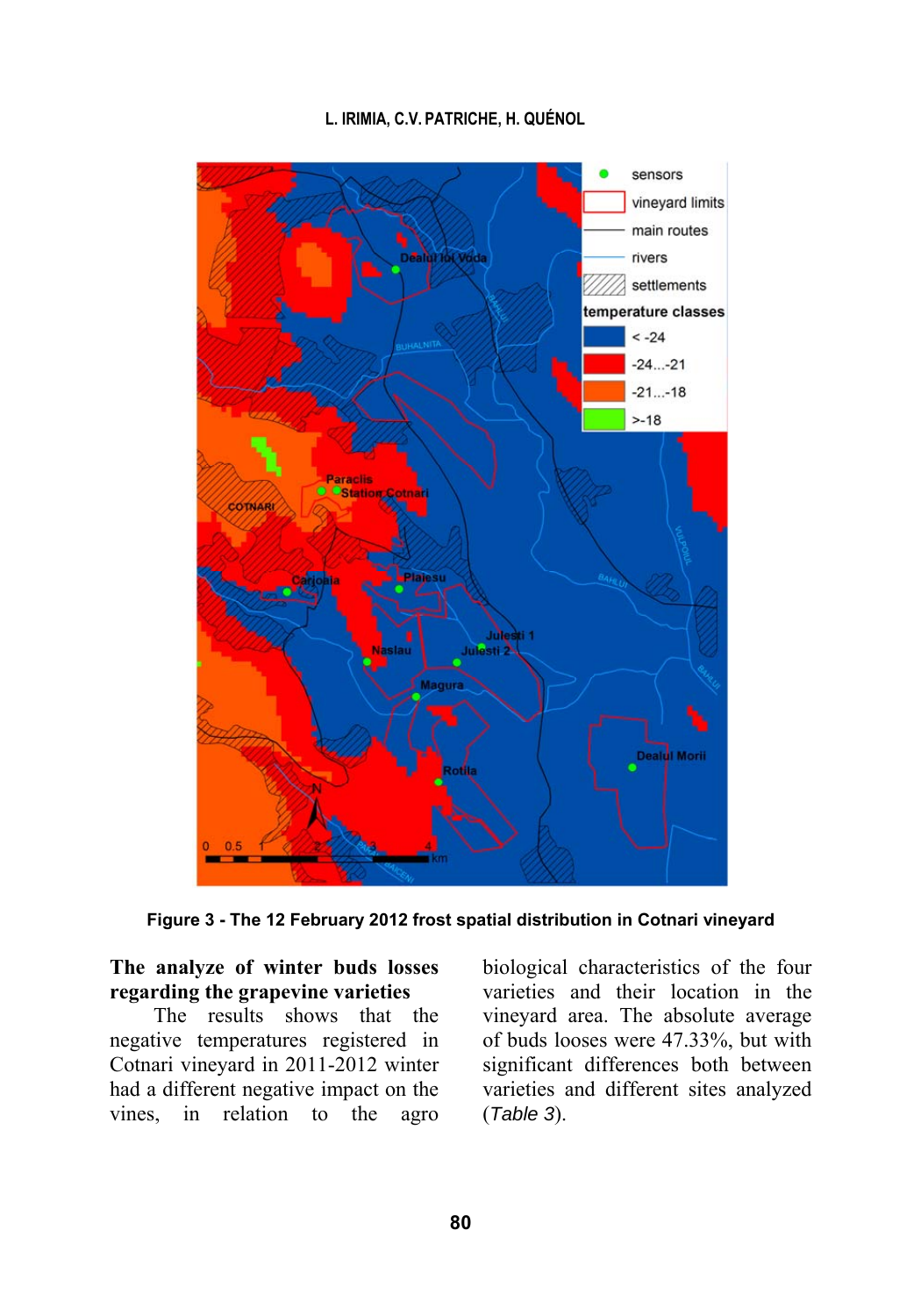|                                                                                                                                                         |                                                                   |                   | səui∧                                |          |                     |          |                         |             |
|---------------------------------------------------------------------------------------------------------------------------------------------------------|-------------------------------------------------------------------|-------------------|--------------------------------------|----------|---------------------|----------|-------------------------|-------------|
|                                                                                                                                                         |                                                                   | Average           | Annual branches                      |          |                     |          |                         |             |
|                                                                                                                                                         |                                                                   |                   | Winter buds                          | 372      | 39.7                | 518      | 60.5                    | 473         |
|                                                                                                                                                         |                                                                   |                   | <b>sauiv</b>                         | ï        |                     | ı        |                         |             |
|                                                                                                                                                         |                                                                   | Nasläu            | Annual branches                      | ı        | ı                   | ı        |                         |             |
|                                                                                                                                                         |                                                                   |                   | Winter buds                          | 19.8     | 18.2                | 28.6     | 32.2                    | 24.7        |
|                                                                                                                                                         |                                                                   |                   | <b>Seuly</b>                         | ï        | ı                   | ı        |                         |             |
|                                                                                                                                                         |                                                                   | Măgura            | Annual branches                      |          | 28.2                | 584      |                         |             |
|                                                                                                                                                         |                                                                   |                   | Winter buds                          | 64.2     | 72.8                | 86.1     | 93.4 70.2 17            | 79.1        |
|                                                                                                                                                         |                                                                   |                   | səuļ∧                                |          |                     | ï        |                         |             |
|                                                                                                                                                         |                                                                   | Julești 2         | Annual branches                      |          |                     |          |                         |             |
|                                                                                                                                                         |                                                                   |                   | Winter buds                          | 326      | 30.4                | 532      | 46.3                    | 46.25       |
|                                                                                                                                                         |                                                                   |                   | <b>Sauly</b>                         | ï        | ī                   | ı        |                         |             |
|                                                                                                                                                         | Land (location of Tinytag TK-4014 temperature loggers)<br>Julești |                   | Annual branches                      |          | 32.4                | 633      | 88.1 11                 |             |
|                                                                                                                                                         |                                                                   |                   | Winter buds                          | 671      | 74.6                | 89.6     | 91.6                    | 2003        |
|                                                                                                                                                         |                                                                   |                   | <b>Seulv</b>                         | ı        |                     | ı        |                         |             |
|                                                                                                                                                         |                                                                   | Pláiesu           | Annual branches                      |          |                     |          |                         |             |
|                                                                                                                                                         |                                                                   |                   | Winter buds                          | 25.4     | 23.8                | 30.7     | 41.4                    | 30.3        |
|                                                                                                                                                         |                                                                   |                   | səuı∧                                | ı        |                     | ı        |                         |             |
|                                                                                                                                                         |                                                                   | Paraclis          | Annual branches                      |          |                     |          |                         |             |
|                                                                                                                                                         |                                                                   |                   | Winter buds                          | 173      | 18.8                | 23.4     | 28.2                    | 21.9        |
|                                                                                                                                                         |                                                                   |                   | səuļ∧                                | t        |                     | ı        |                         |             |
|                                                                                                                                                         |                                                                   | Dealul lu<br>Vodă | Annual branches                      |          |                     |          | 53.0                    |             |
| les caused by winter frosts in the winter 2011-2012 in Cotnari vineyard, in the vine plantations from lands<br>vith Tinytag temperature loggers TK-4014 |                                                                   |                   | Winter buds                          | 49.2     | 54.6                | 69.8     | 82.3                    | 63.9        |
|                                                                                                                                                         |                                                                   |                   | səuị∧                                | ı        |                     |          |                         |             |
|                                                                                                                                                         |                                                                   | Hodora            | Annual branches                      |          |                     |          |                         |             |
| Table 3 - The damag<br>surveyed                                                                                                                         |                                                                   |                   | Minter buds                          | 27       | 24.6                | 33.2     | 46.1                    | 31.65       |
|                                                                                                                                                         |                                                                   |                   |                                      |          |                     |          |                         |             |
|                                                                                                                                                         |                                                                   |                   |                                      | Fetească |                     | Frâncuşă | românească<br>Tămâioasă |             |
|                                                                                                                                                         |                                                                   |                   | plantations (%<br>Damages<br>in vine | albă     | Grasă de<br>Cotnari |          |                         | Average (%) |
|                                                                                                                                                         |                                                                   |                   |                                      |          | <b>VARIETIES</b>    |          |                         |             |

### **GIS-AIDED ANALYSIS OF VINEYARDS DAMAGED BY WINTER FROSTS**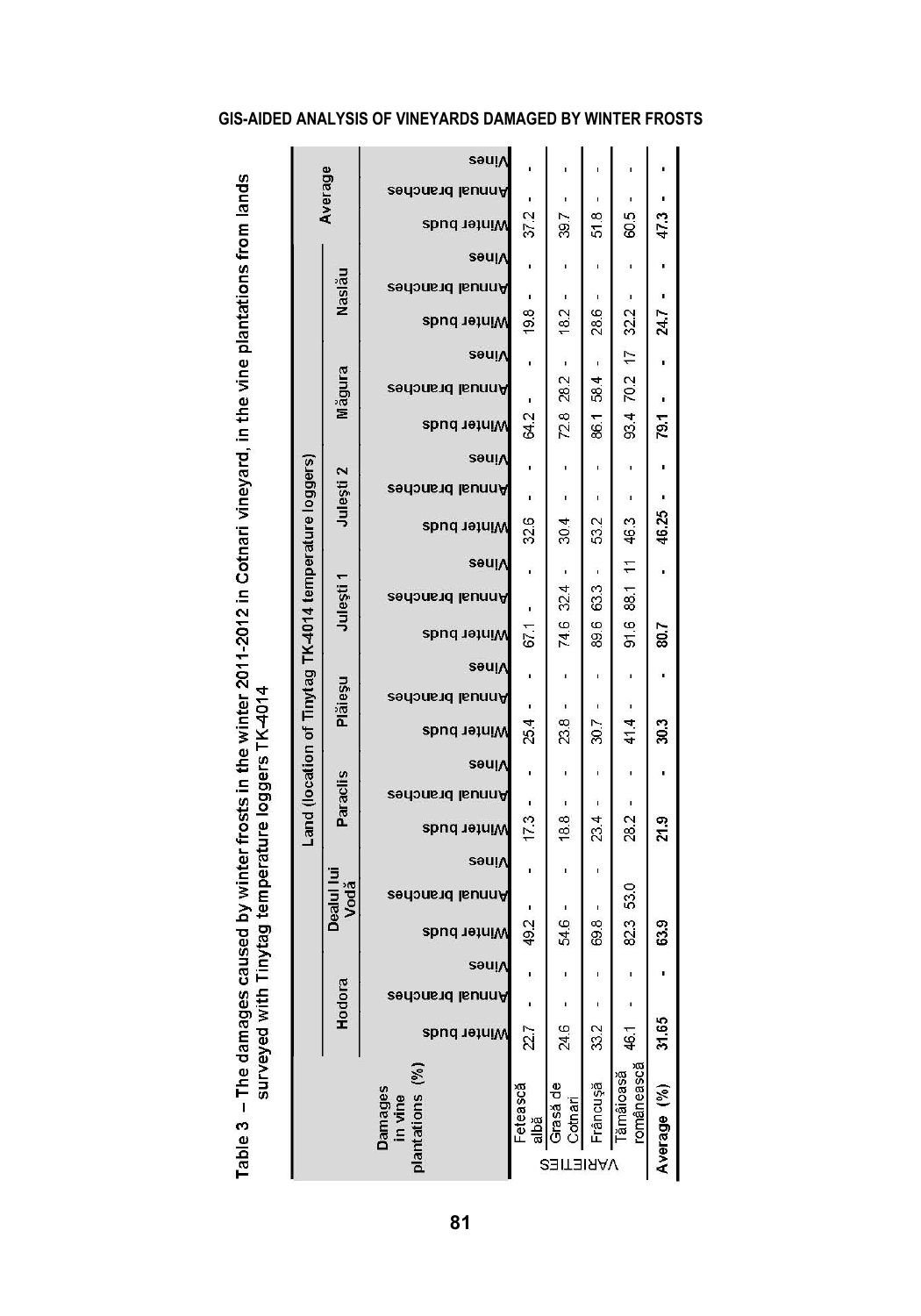Regarding the varieties, the lowest losses were recorded at Fetească albă variety (absolute average 37.29%), and the biggest at Tămâioasă românească variety (60.50% bud losses). For each variety the losses significantly varied from the levels characteristic to mild winters that do not affect the yields level, to the entire destruction of vines. Such as:

- at Fetească albă variety, the most resistant to frost, the bud losses from the 8 locations analyzed were between 17.3% at Paraclis land and 67.1% at Juleşti 1 land *(Table 3);* at this variety the frost destroyed only winter buds, not annual and multiannual branches of vines;

- at Grasă de Cotnari variety, bud losses were between 18.2% at Naslău and 74.6% at Juleşti 1 land; in plots of Juleşti and Măgura lands were destroyed by low temperatures the annual branches at 32.4% and respectively 28.2% of vines;

- at Frâncuşă variey, the bud losses were between 23.4% at Paraclis land and 89.6% at Juleşti land; 63.3% of vines had the annual branches destroyed in Juleşti 1 plot and 58.4% in Măgura plot *(Table 3).* 

- Tămâioasă românească variety registered the biggest losses, the bud destroyed varying between 28.2% in Paraclis plot and 93.4% in Măgura plot; in Juleşti 2, Dealul lui Vodă*,*  Măgura and Juleşti 1 plots, at 46-88% of the vines were destroyed the annual branches; in Juleşti 1 and Măgura plots, determinations during the vegetation period revealed destruction

by freezing of the entire aerial part at 11%, respectively 17% of vines *(Table 3).*

# **The analyze of winter buds losses according to the plots locations**

The results shows that the lowest winter buds losses were in Paraclis land (21.93% absolute average) and Naslău land (absolute average of 24.7%), and the highest in Juleşti 1 land (80.73%) and Măgura land (79.13%) *(Table 3).* The winter buds losses in the 8 lands analyzed shows at it follows:

- at Paraclis and Naslău, the winter buds losses at the more resistant to frost varieties Grasă de Cotnari and Fetească albă were small (17.3- 18.8%, respectively 18.2-19.8%), while at Frâncuşă and Tămâioasă românească were medium (23.40%- 28.20%), but the recorded values doesn't affected vegetative and productive potential of vines;

- in Hodora, Plăieşu and Juleşti 2 lands, the buds losses at the more resistant to frost varieties Grasă de Cotnari and Fetească albă were medium (24.6-30.4%, respectively 22.7-32.6%); in the case of most sensible varieties Frâncuşă and Tămâioasă românească the losses were bigger (53.2% and respectively 68.8%);

- at Dealul lui Vodă land the losses were higher in all four varieties, particularly at Frâncuşă (69.8%) and Tămâioasă românească (82%) varieties; at Tămâioasa românească variety, the most sensible to frost, the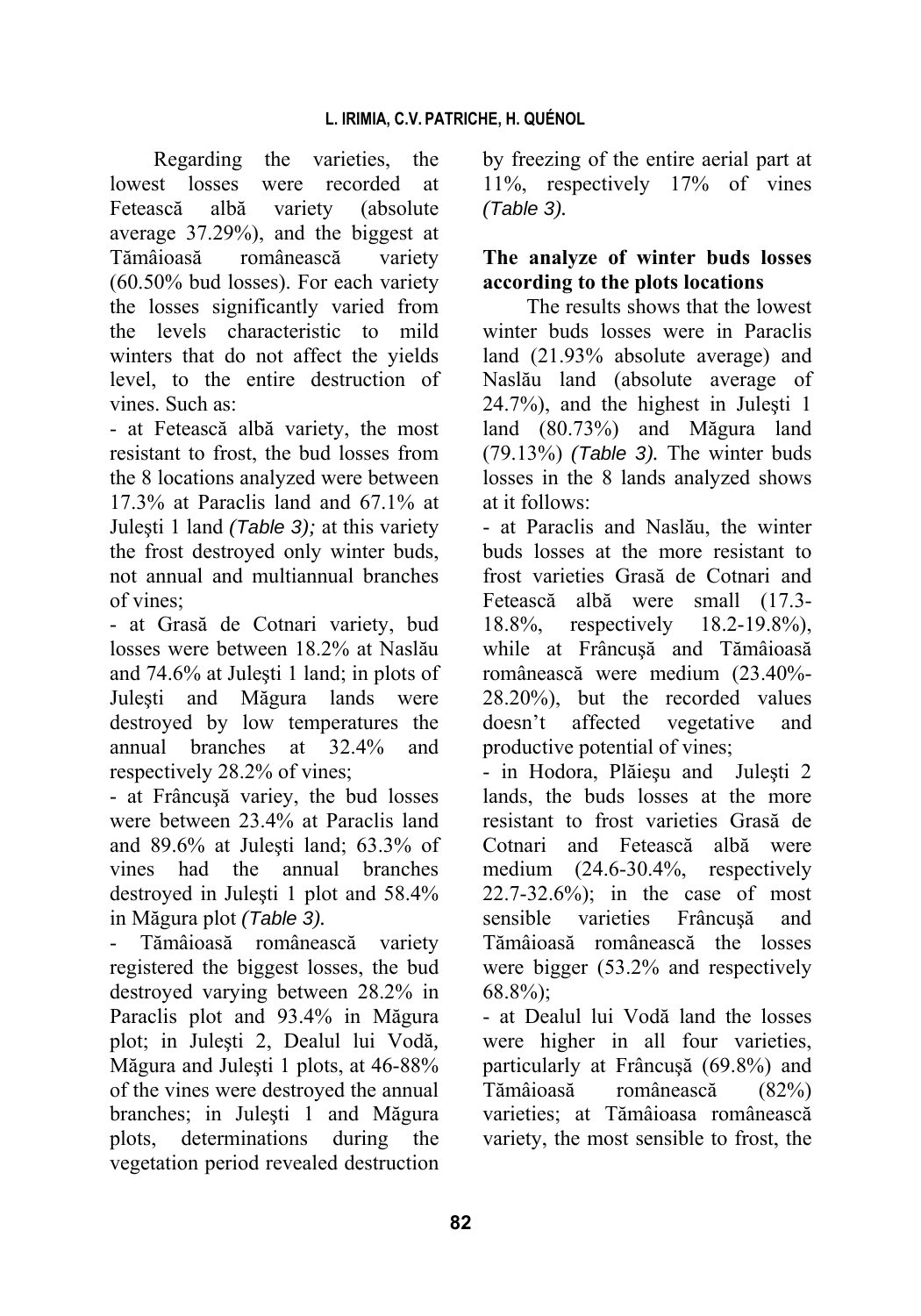annual branches were destroyed at 46% of the vines;

- at Măgura and Juleşti 1 lands, the locations with the biggest damages produced to the vines, occurred following losses: the winter buds destroyed level was 64.2 - 93.4%, with minimum values at the most resistant to frost varieties Fetească albă(64.2-67.1%) and Grasă de Cotnari  $(72.8-74.6%)$ , and the biggest to Frâncuşă (86.1-89.6%) and Tămâioasă românească (91.6-93.4%); the annual branches were destroyed at 22-24% of vines at Feteasca albă, 28- 32% at Grasă de Cotnari, 58-63% at Frâncuşă and 48-88% at Tămâioasă românească variety; 11% of the vines were destroyed in Juleşti land and 17% in Măgura land.

# **Statistical analyzes of bud losses according to land and climate characteristics**

The big number of observation points, the geomorphologic diversity of the area and the variability of losses caused to vines by the frosts from 2011-2012 winter imposed some additional analysis. For this were calculated: (I) the determination coefficient  $(R^2)$  between the bud losses and land altitude; (II) the determination coefficient  $(R<sup>2</sup>)$ between bud losses and minimum negative temperatures between 28.01.2012 – 23.02.2012, when were registered the lowest temperatures. The data are presented in *Table 4.*

The results revealed following aspects:

the determination coefficient between the altitude and the bud losses is distinct significant  $(R^2 =$ 0,7715;  $F = 20,258$ ;  $p = 0,004$ ). This explain the high level of bud losses registered in the lowest lands of the vineyard, Măgura and Juleşti 1, respectivelly *(Fig. 4);* 

- the determination coefficient between the sum of minimum temperatures and winter buds losses is very significant ( $R^2 = 0.694$ , F = 13.6,  $p = 0.01$ ; the negative temperatures acted also by their duration, that explain the bud losses in the lands where the minimum temperatures were not very low, as Paraclis land is *(Fig. 5);* 

# **GIS representation of winter buds losses spatial distribution in Cotnari vineyard**

The distinctive values of determination coefficient between the altitude and the bud losses were used as arguments to calculate the spatial distribution of winter bud losses in the analyzed area *(Fig. 6).* The results shows, on the one hand the unequal distribution of winter bud losses caused by the frost, and on the other hand, the location of plantations in the highest areas of the vineyard, protected by damaging frosts. The biggest bud losses are correlated with the most exposed terrains to frost in the vineyard, an argument to exclude the unfavorable areas from new plantings and for zoning the varieties in the vineyard according to their resistance to frost.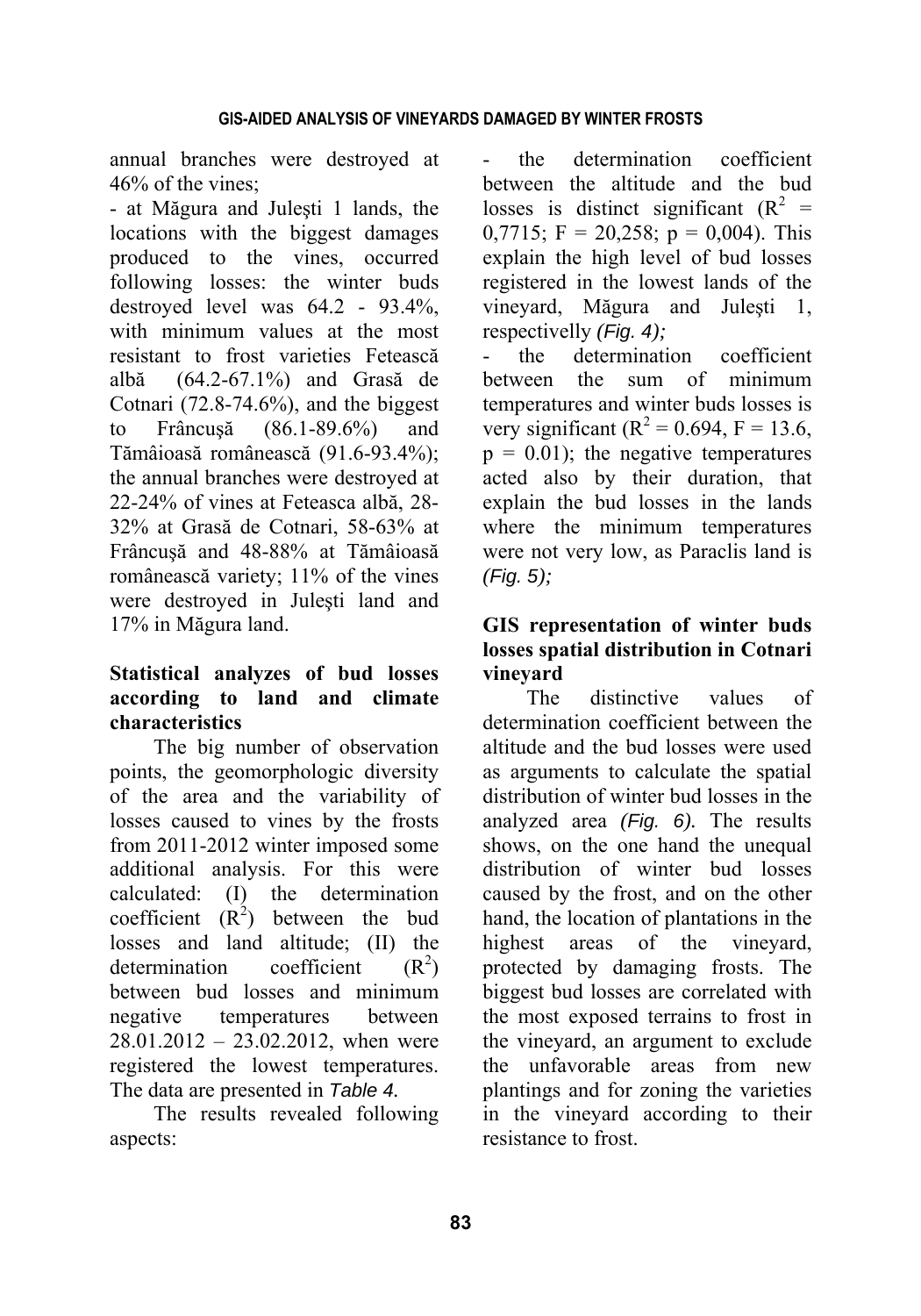| ĺ<br>֖֖֖ׅׅ֚֚֚֚֚֚֚֚֚֚֚֚֚֚֬֡֡֡֡֡֬֝֬֓֡֬֝֬֝֓֬֝֬֝֓֬֝֬֓֬֝֓֬֝֬֓֬֝֓֬֝֓֬֝֬ |                          |
|-------------------------------------------------------------------|--------------------------|
|                                                                   |                          |
|                                                                   |                          |
|                                                                   |                          |
|                                                                   |                          |
|                                                                   |                          |
|                                                                   |                          |
|                                                                   |                          |
|                                                                   |                          |
|                                                                   |                          |
|                                                                   |                          |
|                                                                   |                          |
|                                                                   |                          |
|                                                                   |                          |
|                                                                   |                          |
|                                                                   |                          |
|                                                                   |                          |
|                                                                   |                          |
|                                                                   |                          |
|                                                                   |                          |
|                                                                   | ĺ                        |
| l<br>5<br>ŕ<br>Ę                                                  | $\frac{1}{2}$            |
| í                                                                 | j<br>$\overline{a}$<br>ţ |
| ij                                                                | $\overline{a}$<br>j<br>Í |
| l                                                                 |                          |
| í<br>ण<br>न<br>न<br>3                                             |                          |
| Ī<br>י<br>ו                                                       |                          |

|                                                                                   |          |                    |          |          |           | Land (location of Tinytag TK-4014 temperature loggers) |               |          |         |
|-----------------------------------------------------------------------------------|----------|--------------------|----------|----------|-----------|--------------------------------------------------------|---------------|----------|---------|
| Parameters                                                                        | Hodora   | Dealul lui<br>Vodă | Paraclis | Plăieșu  | Julești 1 | Julești 2                                              | Măgura        | Nasläu   | Average |
| Altitude (m)                                                                      | 164.2    | 139.2              | 275.2    | 1630     | 114.9     | 142.3                                                  | 129.2         | 179.8    |         |
| Average                                                                           | $-156$   | $-16.8$            | $-13.9$  | $-15.6$  | $-18.4$   | $-15.9$                                                | $\frac{8}{1}$ | $-14.8$  |         |
| temperature for<br>February (°C)<br>Sum of minimum<br>temperature<br>between 8-12 | $-421.6$ | $-453.7$           | $-375.7$ | $-422.5$ | $-497.1$  | $-429.3$                                               | $-430.5$      | $-348.5$ |         |
| temperature (°C)<br>February 2012<br>The minimum                                  | $-24.3$  | 26.3               | $-21.5$  | 24.7     | $-28.6$   | $-25.1$                                                | $\frac{8}{3}$ | $-23.4$  |         |
| Winter bud<br>$losses (\%)$                                                       | 31.65    | 63.98              | 21.93    | 30.33    | 80.73     | 46.25                                                  | 79.13         | 24.70    | 47.3%   |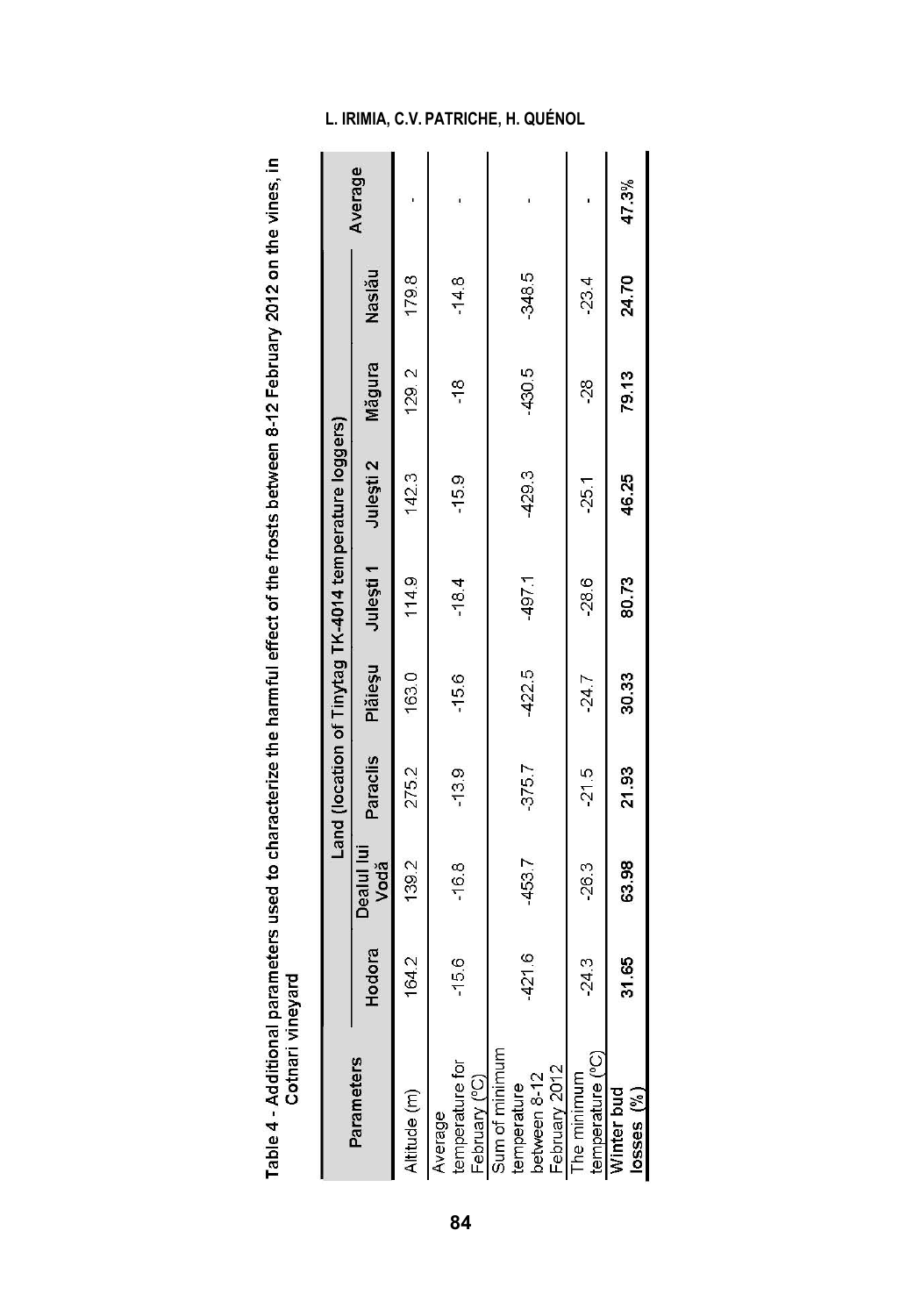#### **GIS-AIDED ANALYSIS OF VINEYARDS DAMAGED BY WINTER FROSTS**



**Figure 4 - The determination coefficient between the altitude and the winter buds losses** 



**Figure 5 - The determination coefficient between the sum of negative temperatures and winter bud losses** 

|  |  |  | Table 5-Analitical data regarding the spatial distribution of winter bud losses in |  |  |
|--|--|--|------------------------------------------------------------------------------------|--|--|
|  |  |  | vine plantations of Cotnari vineyard in the winter of 2011-2012                    |  |  |

| The winter buds losses (%) | Surface in the vineyard<br>plantations (ha) | % in total vineyard<br>plantations |
|----------------------------|---------------------------------------------|------------------------------------|
| < 20                       | 59.94                                       | 3.82                               |
| 20-30                      | 174.15                                      | 11.09                              |
| $30 - 40$                  | 354.78                                      | 22.60                              |
| 40-50                      | 433.35                                      | 27.61                              |
| 50-60                      | 342.63                                      | 21.83                              |
| 60-70                      | 144.99                                      | 9.24                               |
| 70-80                      | 52.65                                       | 3.35                               |
| > 80                       | 7.29                                        | 0.46                               |
| Total                      | 1569.78                                     | 100                                |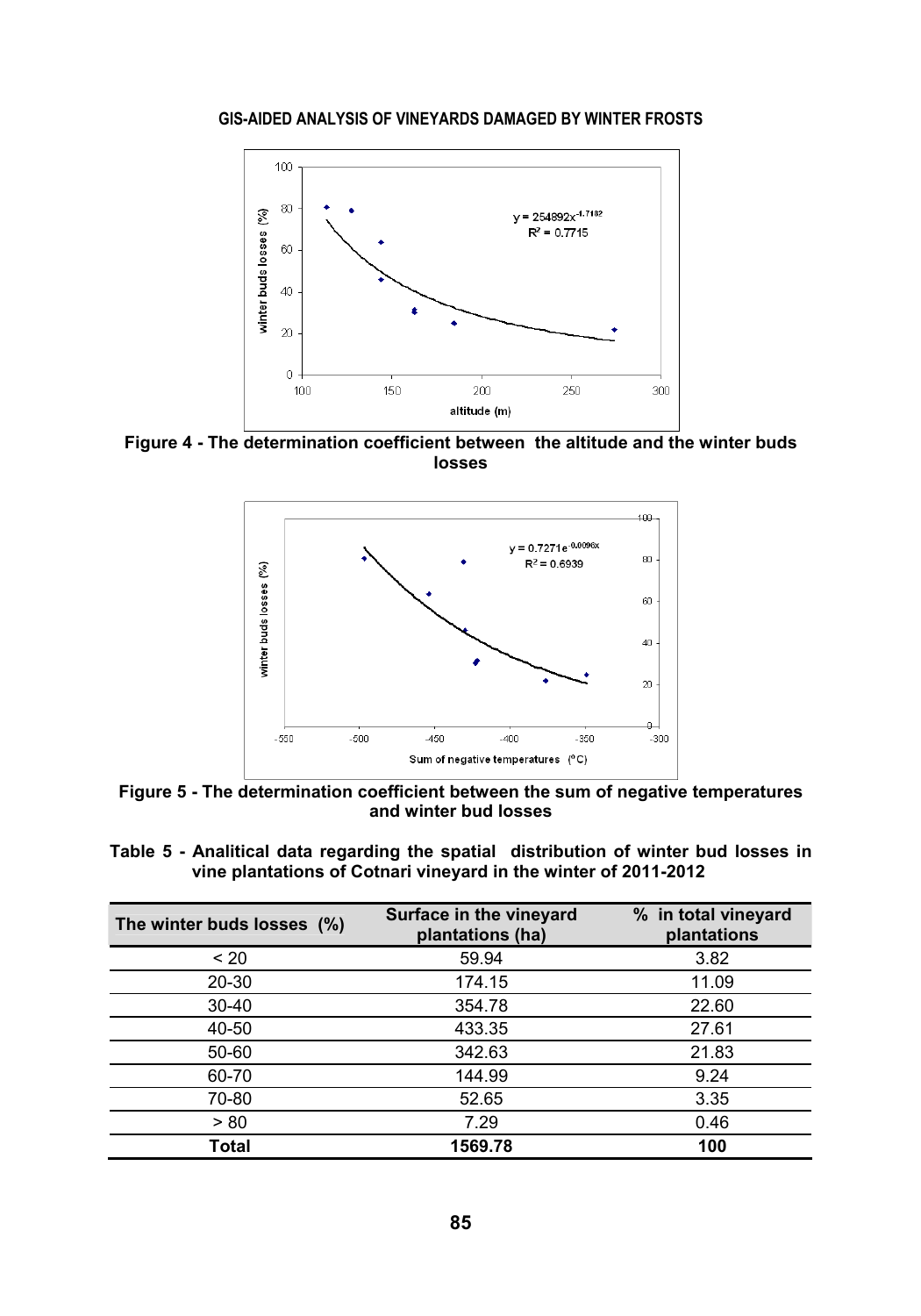

**Figure 6 - The spatial distribution of the winter buds losses in Cotnari vineyard, after the frosts from 2011-2012 winter** 

# **The analytic data regarding the winter buds losses spatial distribution in the vineyard**

The data reveals that the annual branches of vines were destroyed in Juleşti 1 and Măgura lands, in the areas with bud losses highest than 70%, totaling 59.94 ha (3.81% of the total vineyard plantations). The vines were destroyed in the surfaces with bud losses higher than 80%, that represent only 7.29 ha, respectively 0.46% from the total surface of the vineyard plantations *(Table 5).*

The important local variation of the relief determine the existence in the analyzed area of the micro zones protected by the damaging action of the frosts, along with the exposed ones, where the vines are severely affected by the winter frosts.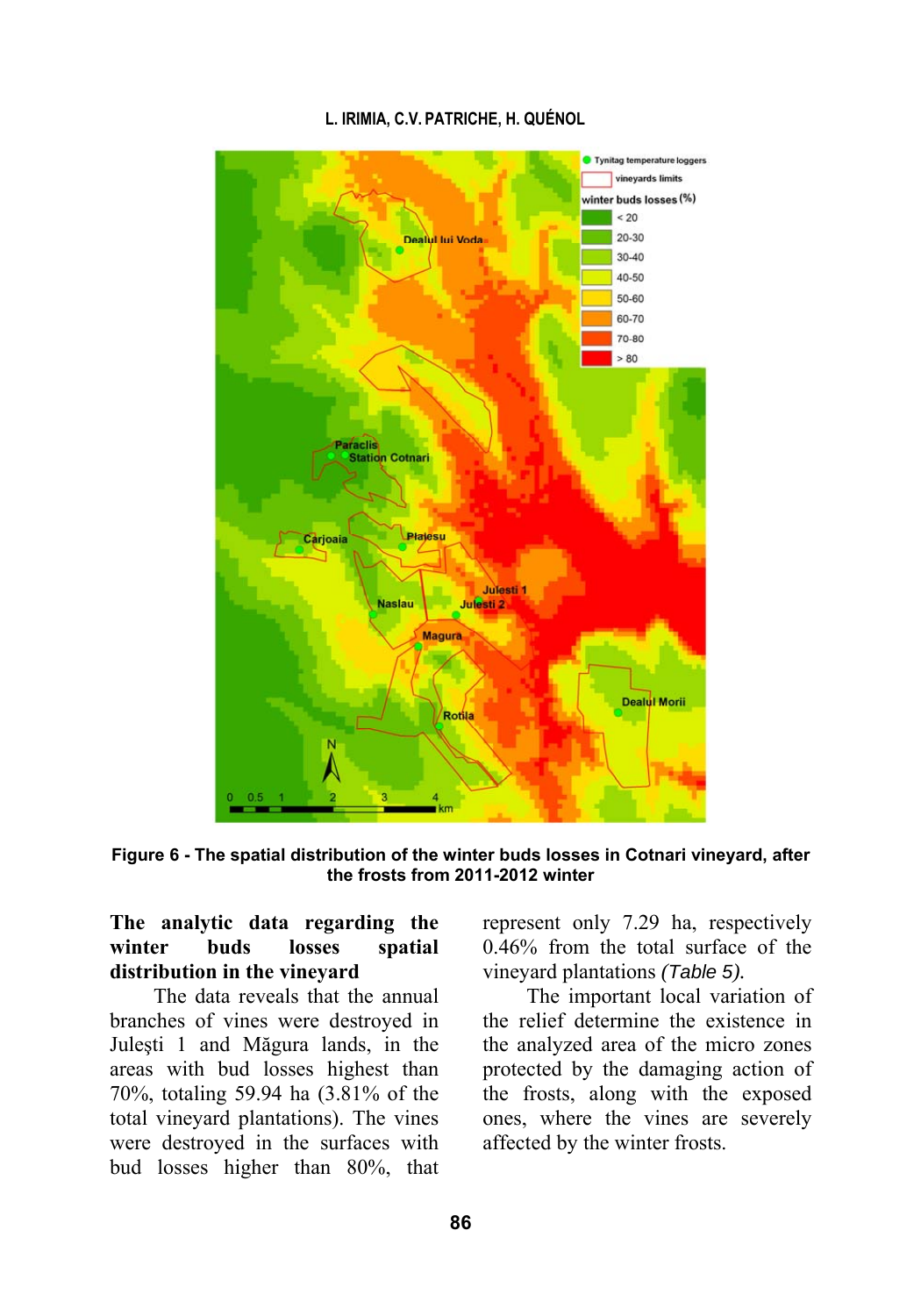# **CONCLUSIONS**

Cotnari vineyard has 1569 ha of vine plantations and is located close enough to the northern limit of vine culture, at 47º20'52" N, 26º56'37" E, in a hilly area, with an important local variation of slopes aspects and altitudes up to 395 m.

In 2011-2012 winter, thermal regime of the vineyard was monitored with ten Tinytag TK-4014 temperature loggers, spread in 10 lands of the vineyard, situated at different altitudes as it follows: Dealul lui Vodă, 150 m; Paraclis, 290 m; Dealul Plăieşului,160 m; Juleşti 1, 116 m; Juleşti 2, 145 m; Naslău, 180 m; Cârjoaia, 168 m; Măgura, 133 m; Rotila, 158 m; Hodora, 153 m.

The 2011-2012 winter was the coldest in the years, temperatures plummeting to  $-24...-28.6$ °C, damaging level for the winter buds, annual branches and even multiannual branches and trunks of the vines.

Data registered with Tinytag temperature loggers shows an important variation of the minimum temperatures in the vineyard, with differences of up to 7.1ºC between Juleşti 1 (the coldest location in the vineyard), and Paraclis (the mildest one), in the day when the absolute minimum temperatures dropped down up to  $-28.6$ °C.

More than 80% from the vine plantations were exposed to temperatures lower than -24º C, 17% to harmful temperatures between - 21..-24ºC and 3% to temperatures between -18..-21ºC, less damaging to

vines. The only vine plantations protected by frosts were those located at over 175m altitude, in the highest lands of the vineyard.

The damages in the vine plantations varied from no consequences for vines at Paraclis land (17.3-28.2% winter buds losses), up to massive losses of winter buds (67.1-91.6%), major damages of annual branches (32.4-88.1%) and frozen vines (11%) in Juleşti 1 land.

The analytical data of spatial distribution of 12 February 2012 frost shows that: 0.46% (7.29 ha) from the total surface of vine plantations were exposed to vines losses; 3.81% (59.94 ha) of vine plantations to losses of annual branches; 62.49% (980.9 ha) from vine plantations to winter buds losses exceeding 40%, difficult to compensate by pruning; 13.5% (204.9 ha) to losses of winter buds exceeding 60%, requiring reestablishing the vegetative potential of vines.

## **REFERENCES**

- **Barbeau G., Coulon C., Neethling E., Bonnefoy C., Quénol H., 2011** - Le changement climatique et les intéractions sol-climat. Géologues, 168, pp.26-29.
- **Bonnefoy C., Quénol H., Planchon O., Barbeau G., 2010** - Températures et indices bioclimatiques dans le vignoble du Val de Loire dans un contexte de changement climatique. EchoGéo 14/2010, http://echogeo.revues.org/12146
- **Irimia L., Patriche C.V., 2009** Spatial distribution analysis of the ecological factors in the Avereşti wine growing centre–Huşi vineyard. Cercet. Agron. în Moldova, Vol. XLII, No. 3 (139), pp.33-42.